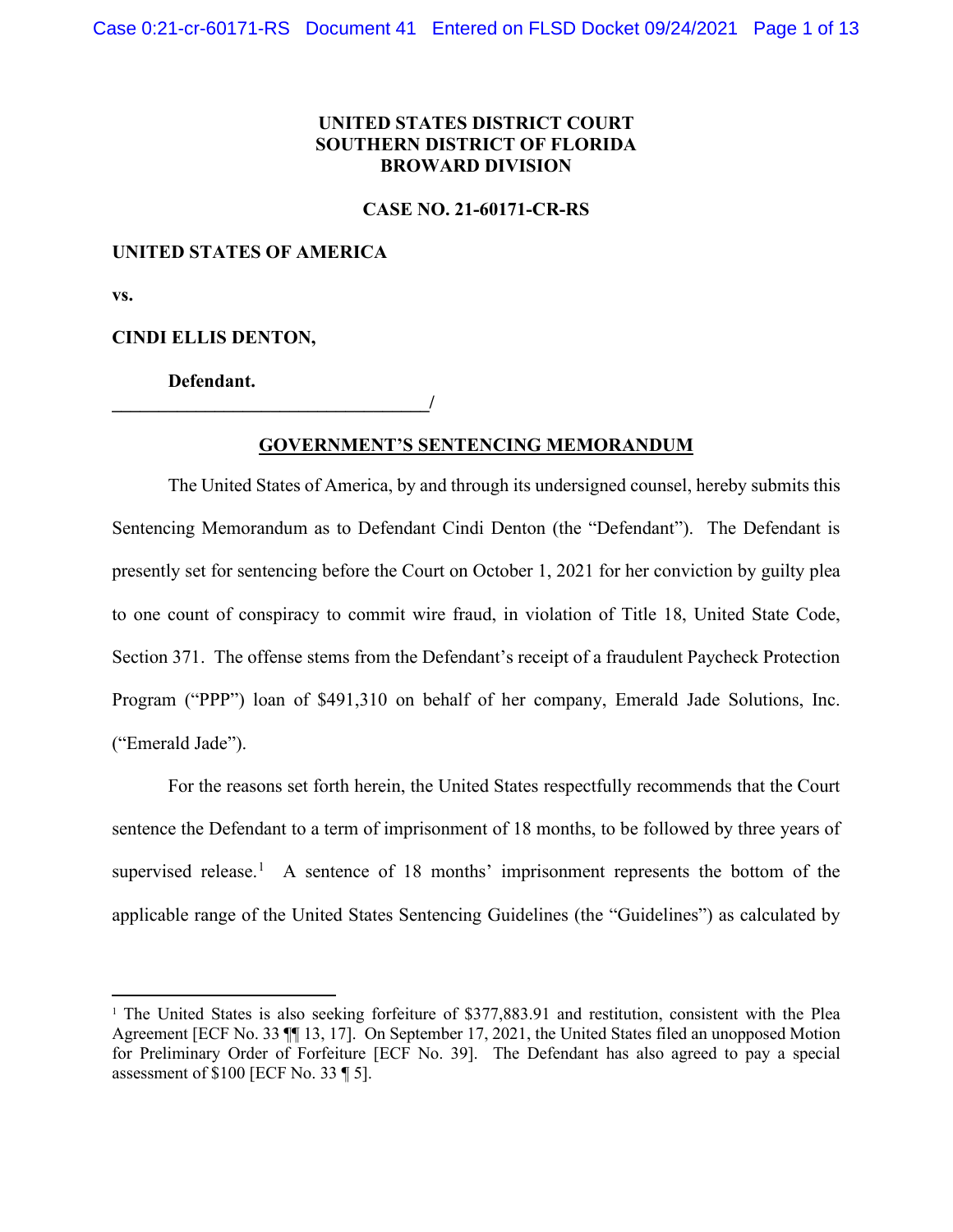the United States Probation Office ("Probation") in the draft of the Presentence Investigation Report, disclosed August 27, 2021 [ECF No. 37] (the "PSR"), to which the government has no objection. Furthermore, the sentence recommended herein by the United States will provide punishment for the offense of conviction that is sufficient, but not greater than necessary, to accomplish the purposes of sentencing set forth in 18 U.S.C. § 3553(a).

## **I. FACTUAL BACKGROUND**

In early 2020, as the COVID-19 pandemic spread across the country and disrupted everyday life, causing illness, death and economic distress, the U.S. government assembled relief programs to help those whose livelihoods were jeopardized. One of those programs was the PPP. Against this backdrop, the Defendant and her co-conspirators participated in a scheme to obtain by fraud millions of dollars in forgivable loans through the PPP, and have done so by Ross Charno (referenced in the Information as "Individual 1"), James Stote (referenced in the Information as "Individual 2") and others. The Defendant obtained a fraudulent PPP loan for her own company, Emerald Jade, with Stote providing falsified documents and submitting the application on the Defendant's behalf in exchange for a kickback from the loan proceeds. To inflate the size of these PPP loans, and the corresponding kickbacks, the conspirators relied on a variety of false statements, including by submitting falsified bank statements and payroll tax forms.

#### **A. The CARES Act**

In March 2020, in response to the many challenges presented by the pandemic, Congress passed the CARES ACT, Pub. L. 116-136, which created the PPP. The PPP authorized \$349 billion in forgivable loans to small businesses to be used for payroll, mortgage interest, rent/lease payments, or utilities. In April 2020, Congress authorized an additional \$310 billion for PPP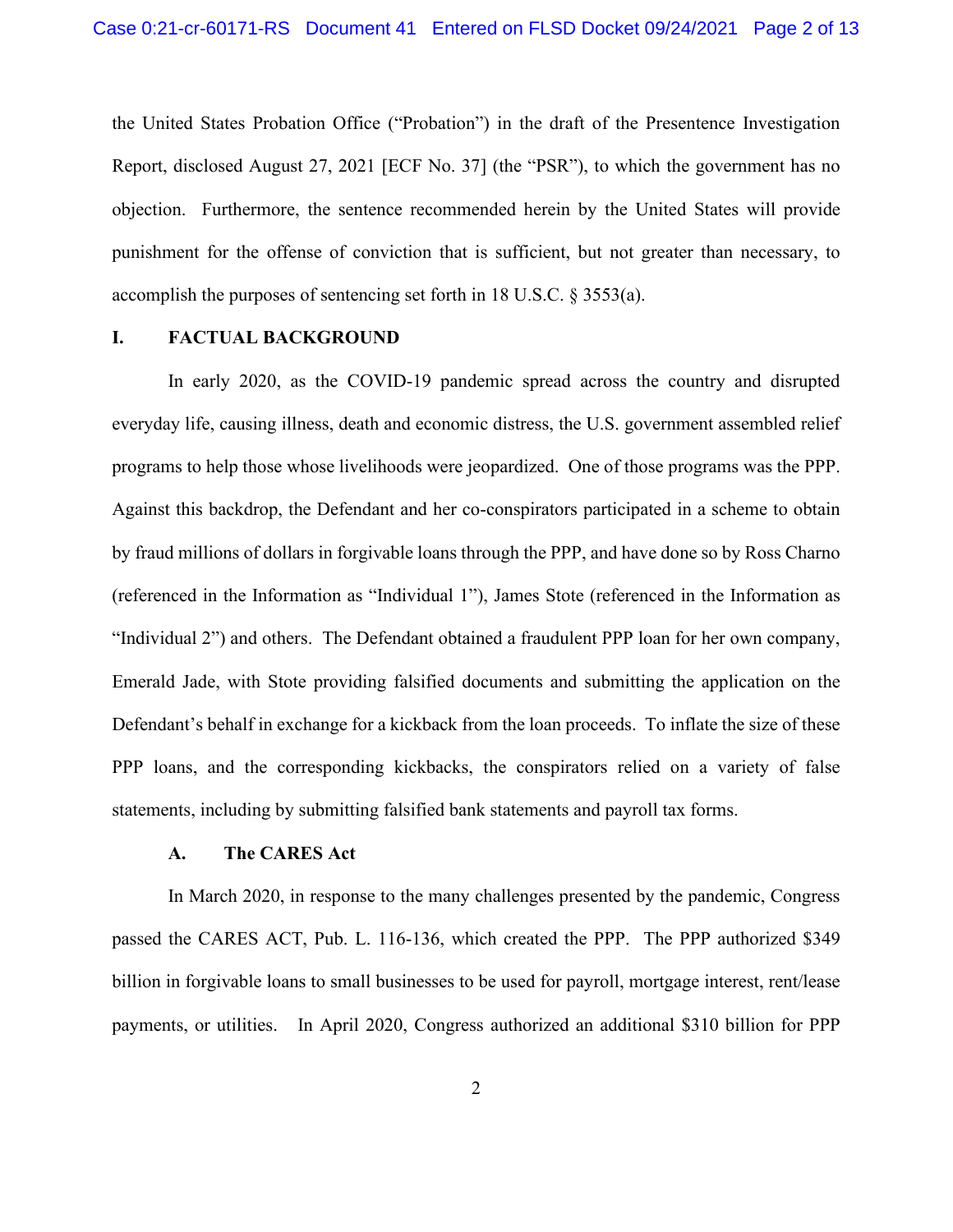#### Case 0:21-cr-60171-RS Document 41 Entered on FLSD Docket 09/24/2021 Page 3 of 13

funding. These funds were designed to address the unprecedented crisis facing Americans especially business owners whose livelihoods were threatened by the public health emergency. PPP funds were designed as a lifeline.

The program was designed to provide funds quickly and easily to qualifying individuals. PPP loans were not dispensed through any government bureaucracy; funds were distributed by banks who had existing relationships with many of the people in need. To apply, individuals submitted an application to a participating financial institution along with supporting documentation as to the business's payroll expenses. The supporting documentation requirement was minimal, and could be satisfied with one years' worth of the company's tax records. If a PPP loan application was approved, the participating financial institution funded the PPP loan using its own monies, which were 100% guaranteed by the Small Business Administration ("SBA").

#### **B. Overview of Defendant's Conduct**

A more detailed recitation of the facts relating to the scheme are detailed in the Information (ECF No. 20), Defendant's factual proffer statement (ECF No. 34), and the PSR (ECF No. 37).

Beginning in May 2020 through in or around at least June 2020, the Defendant conspired with Charno, Stote, and others to obtain by fraud a PPP loan on behalf of Emerald Jade, a California corporation that the Defendant established in 2013.

In furtherance of the conspiracy, the Defendant caused the submission of a PPP loan application on behalf of Emerald Jade that the Defendant knew contained materially false and fraudulent representations, including both the number of employees that Emerald Jade had during each quarter of 2019 and the amount of wages paid by Emerald Jade during each quarter of 2019. Specifically, on June 2, 2020, Stote submitted at Defendant's request, four (4) signed and dated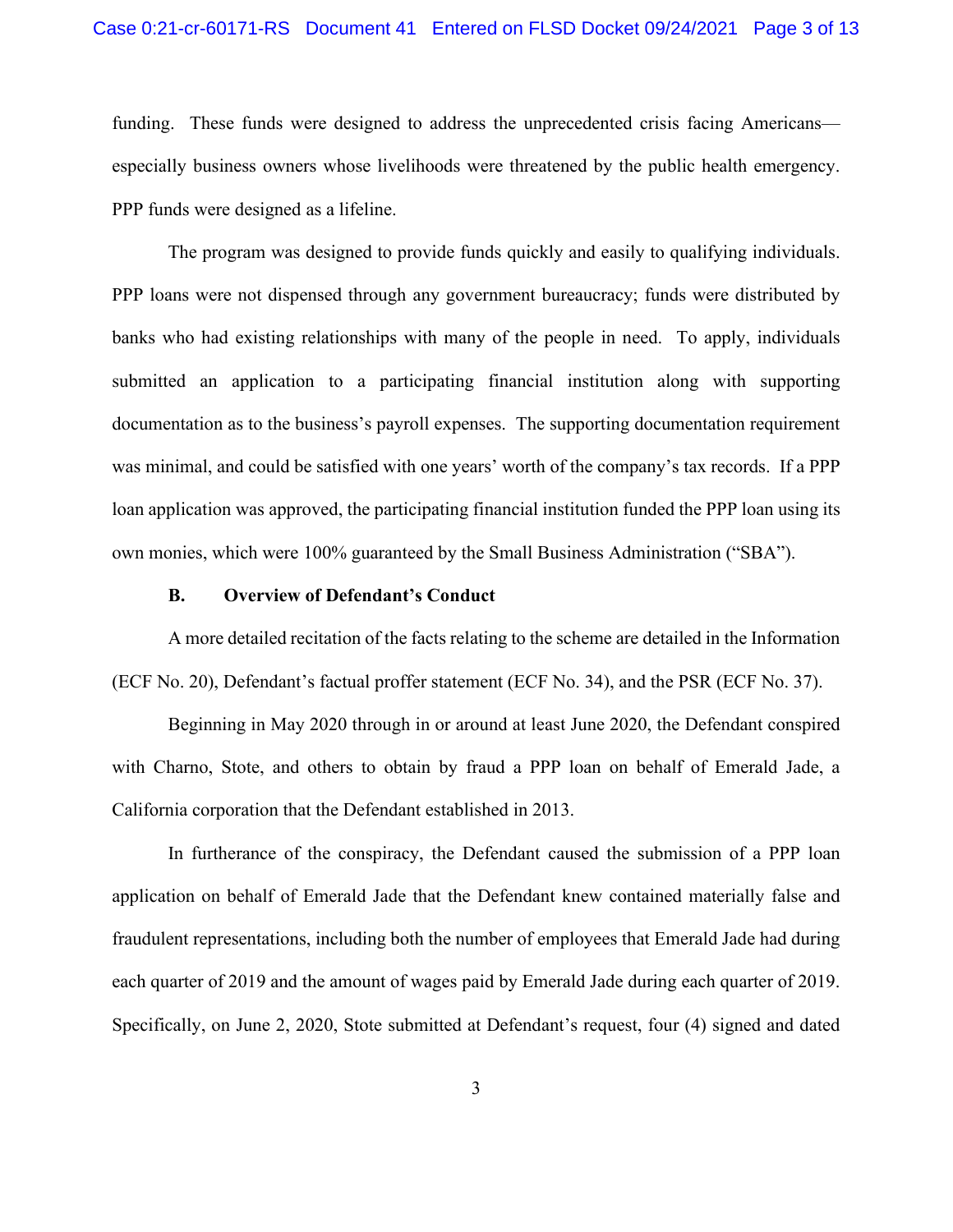four Internal Revenue Service ("IRS") Forms 941 (titled, "Employer's Quarterly Federal Tax Returns"), that is, one for each quarter of 2019 (collectively, the "Forms 941"), each of which falsely represented that Emerald Jade had 24 employees and paid \$589,574.04 in quarterly wages, tips, and other compensation, during each quarter of 2019. In fact, Emerald Jade had two employees.

In addition to the Forms 941, Stote submitted at Defendant's request, an electronically signed PPP loan application form on behalf of Emerald Jade, which falsely represented that Emerald Jade had 24 employees and an average monthly payroll of \$196,524.

Bank Processor 1 approved and funded a PPP loan for Emerald Jade in the amount of \$491,310. Thereafter, the Defendant paid kickbacks to Charno in the amount of \$98,262.

### **II. PROCEDURAL HISTORY**

On March 16, 2021, the Defendant was charged by complaint with conspiracy to commit wire fraud and bank fraud, in violation of Title 18, United States Code, Section 1349, wire fraud, in violation of Title 18, United States Code, Section 1343, and bank fraud, in violation of Title 18, United States Code, Section 1344 [ECF No. 1]. Following waiver of indictment, on June 21, 2021, the Defendant was charged in an Information with conspiracy to commit wire fraud, in violation of Title 18, United States Code, Section 371 [ECF No. 20]. The Defendant pleaded guilty before this Court to the Information pursuant to a written plea agreement on July 22, 2021 [ECF No. 31]. Sentencing is presently scheduled for October 1, 2021.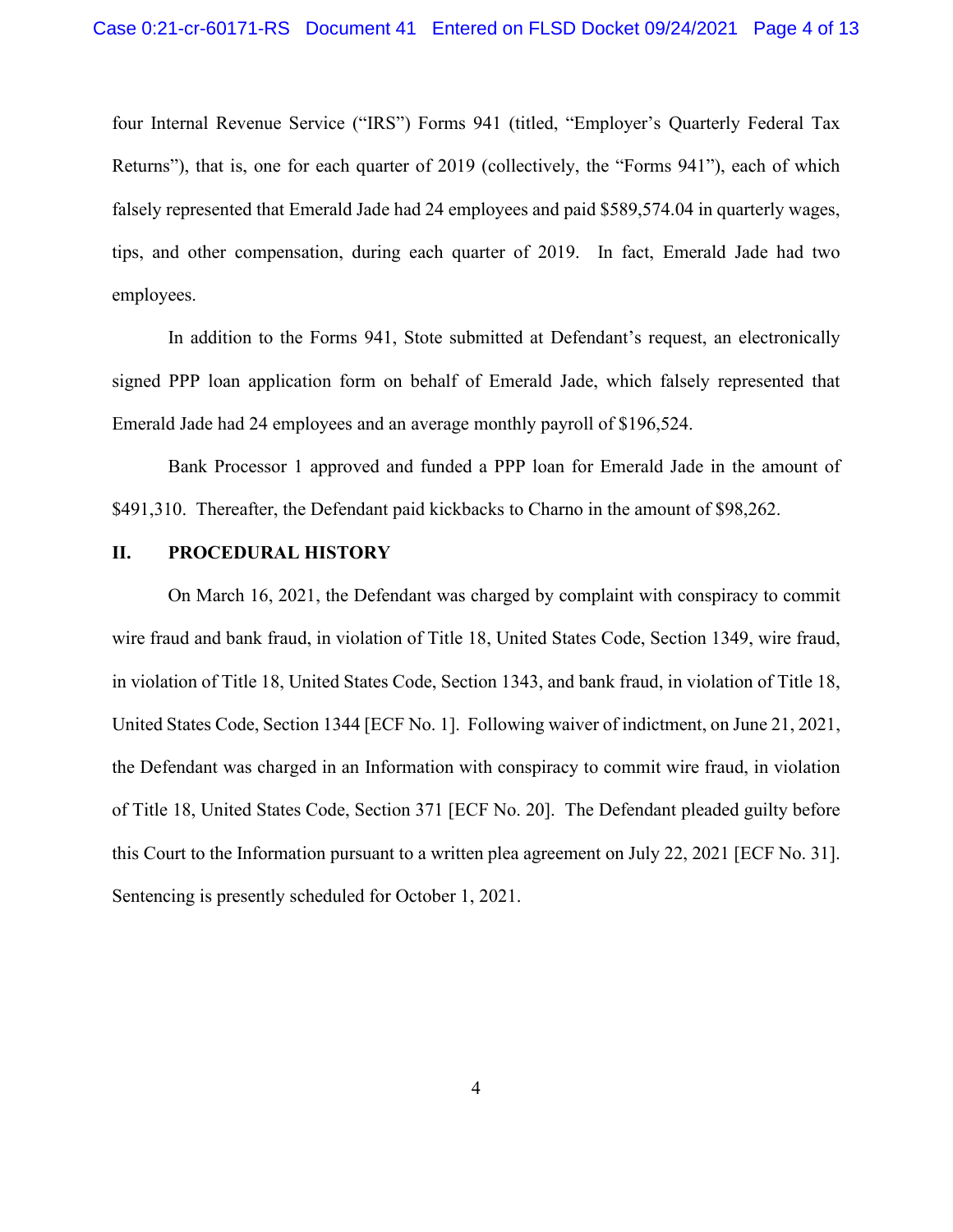# **III. SENTENCING GUIDELINES CALCULATIONS**

As explained below, the United States submits that the Defendant's Total Offense Level is 15. At Criminal History Category I, this produces an advisory Guidelines range of 18-24 months of imprisonment pursuant to the Sentencing Table in Chapter 5, Part A of the Guidelines.

## **A. The PSR Correctly Computes the Offense Level**

As set forth in the PSR, Probation computes the Total Offense Level at 15 (PSR ¶ ¶ 44-

55). The United States concurs with the Offense Level computation in the PSR, which is as follows:

| Base Offense Level, $\S 2B1.1(a)(2)$                                       |     |
|----------------------------------------------------------------------------|-----|
| Loss greater than \$250,000 but less than \$550,000, $\S 2B1.1(b)(1)(C)$   | 12  |
| Acceptance of Responsibility and Timely Notification $\S 3E1.1(a)$ and (b) | (3) |
| <b>Total Offense Level</b>                                                 | 15  |

The Defendant has filed objections to the PSR, arguing that a mitigating or minimal role adjustment is appropriated pursuant to USSG  $\S$  3B1.2(a) [ECF No. 38]. The Defendant also seeks a downward variance and/or departure.

## **A. Defendant is Not Entitled to a Mitigating Role Adjustment.**

The Defendant's role in the offense to which she has accepted responsibility and pleaded guilty does not warrant any mitigating role adjustment. The Defendant is being sentenced for participating in a conspiracy to defraud the PPP program in which the Defendant caused the submission of a fraudulent PPP loan application for her own company and received (and spent) the proceeds of the fraudulent PPP loan. Her role in that offense is not minor. Rather, the Defendant was central to the relevant conduct for which she is being held accountable. The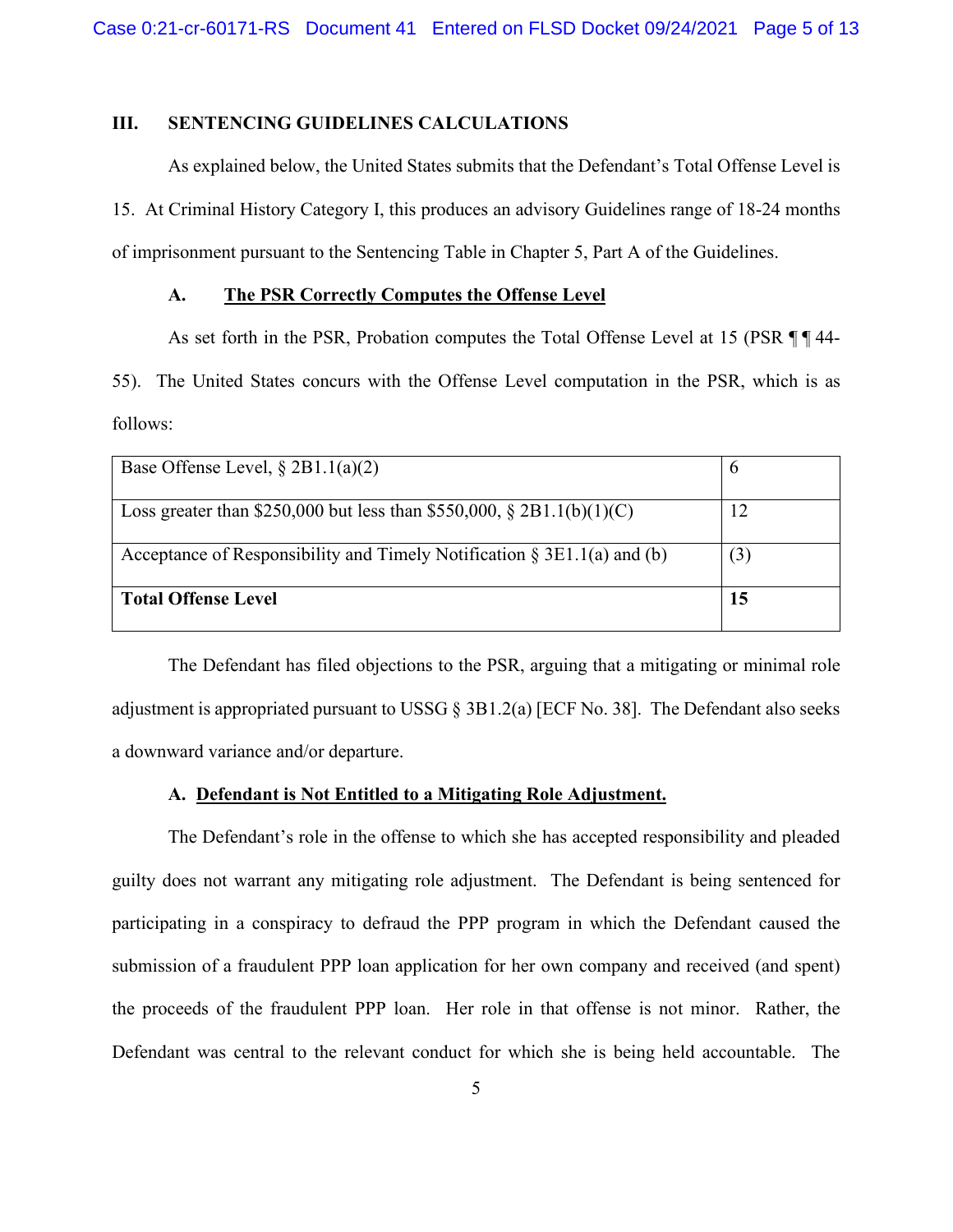Defendant was the one who received the proceeds of the fraudulent loan for her company and paid a portion of those proceeds as kickbacks to her co-conspirators. While Stote, Charno, and others working with them orchestrated and carried out the scheme, the Defendant ultimately is the person who said yes to the fraud that her co-conspirators were offering. Put differently, but for the Defendant's role in the offense, the Defendant's fraudulent PPP loan would not have existed.

The Defendant argues that her role should be viewed relative to the overall conspiracy and the roles of Stote and Charno [ECF No. 38 at 2-4]. This is legally incorrect for at least two reasons. First, the Defendant is not being held responsible for the entire loss resulting from the overall conspiracy. This conspiracy involved over 90 fraudulent PPP loans and caused an intended loss in the tens of millions of dollars. However, the Defendant is being held accountable only for the role that she played as to her own loan and the resulting loss she directly caused therefrom. As the Eleventh Circuit has explained, a defendant "cannot show that she is entitled to a role adjustment by pointing to the broader scheme for which she was not held accountable. We only consider that she played an essential role in the relevant conduct that was attributed to her." *United States v. Milton-Browner*, 496 F. App'x 979, 981 (11th Cir. 2012). Second, the fact that the Defendant had a less significant role than the other participants does not entitle her to a mitigating role adjustment. In other words, the fact that the Defendant did not have an aggravating role in the offense is not grounds for a mitigating role. *See id.* at 982 ("the fact that [defendant] had a less significant role than the other participants does not entitle her to a role adjustment.") Based on the facts and of this case, Probation correctly determined that no upward or downward role adjustment is warranted for the Defendant.

Finally, as the Guidelines note, determining whether to apply a mitigating role is heavily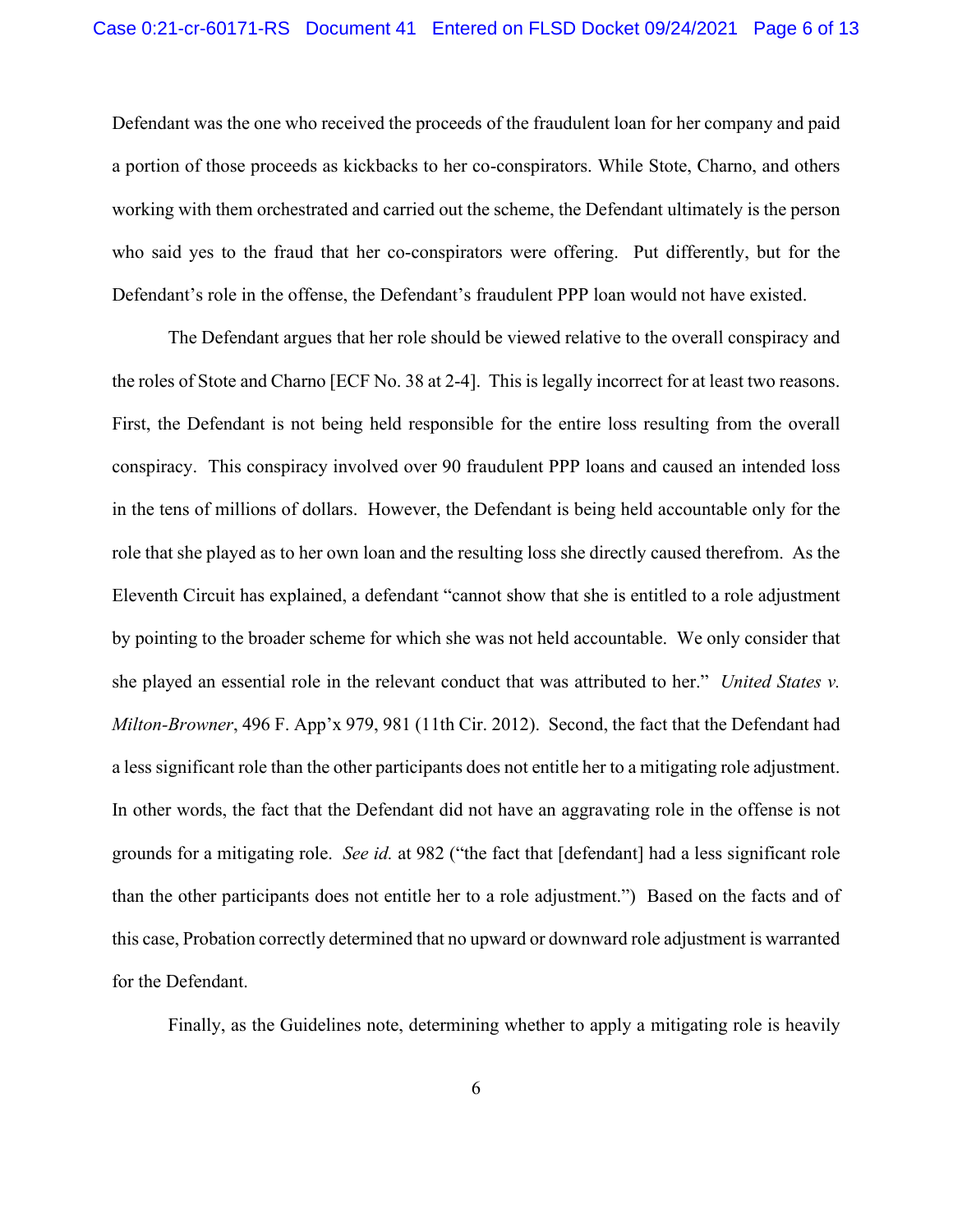dependent upon the facts of the particular case, and the Court should consider a list of nonexhaustive factors set forth in Application Note  $3(C)$  to § 3B1.2. One of those factors weighs *against* a reduction for a mitigating role, in that the Defendant stood to benefit from the criminal activity, and did benefit, having received the entirety of the fraudulent loan proceeds. This is not a case where the Defendant performed certain tasks for others for which she did not benefit, nor is the Defendant substantially less culpable than other participants whose primary role was applying for and receiving a fraudulent PPP loan for themselves.

In sum, there is no legal or factual basis to apply a mitigating role adjustment under § 3B1.3. Accordingly, the Court should adopt the Guidelines computation recommended by United States and Probation as set forth in the PSR.

### **IV. CONSIDERATION OF SENTENCING FACTORS UNDER 18 U.S.C. § 3553(A)**

Title 18, United States Code, Section 3553(a), enumerates several factors that the Court shall consider in sentencing a defendant. As addressed in turn below, the 3553(a) factors relevant to the Defendant support the sentence recommended by the United States.

## **A. Nature and Circumstances of the Office**

This was a serious offense. In 2020, as the COVID-19 pandemic spread across the country causing illness, death and economic distress, the government created PPP loans to help small business owners and their employees whose livelihoods were jeopardized. The Defendant took advantage of the program by submitting a false application claiming to have employees and payroll that did not exist. Her application was supported by false tax forms and a fictitious bank statement. The Defendant's willful participation in this serious criminal conduct warrants a sentence of imprisonment within the advisory Guidelines range. The United States' recommended sentence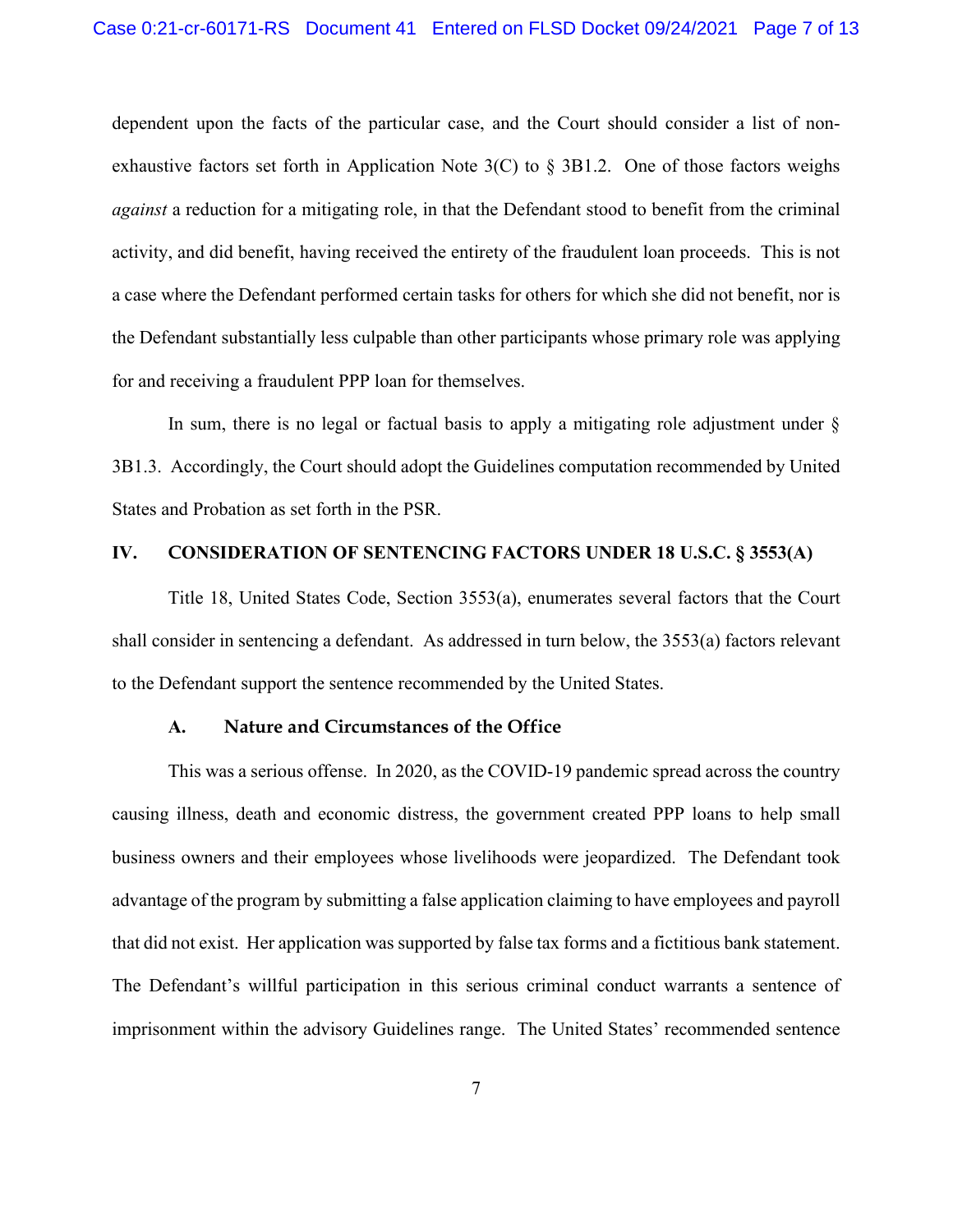of 18 months' imprisonment, which is at the bottom of the Guidelines range, is sufficient but not greater than necessary to accomplish this goal.

#### **B. History and Characteristics of the Defendant**

The Defendant is a 63-year-old woman who owned and operated Emerald Jade between 2014 to 2018. [ECF No. 37 at ¶ 90]. Emerald Jade was a consulting and marketing company, and the Defendant served as the Chief Financial Officer, Secretary, and sole Director. *Id*. The Defendant is divorced and has three children. (*Id.* ¶ 73.) The Defendant has no criminal history points. (*Id.* ¶ 58.)

The Defendant agreed to plead guilty before being indicted, and thus deserves credit for accepting responsibility early and saving the government considerable resources in preparing for grand jury and a trial. The sentence recommended by the United States reflects such acceptance because it is within the Guidelines produced by the Offense Level that has been adjusted downward by three levels for acceptance of responsibility pursuant to Section 3E1.1(a) and (b).

# **C. Need for the Sentence to Afford Adequate Deterrence to Criminal Conduct and Protect the Public from Further Crimes of the Defendant**

The sentence in this case should address a need for both general and specific deterrence. As to general deterrence, the Eleventh Circuit has explicitly stated that "general deterrence is an important factor in white-collar cases, where the motivation is greed." *United States v. Hayes*, 762 F.3d 1300, 1308 (11th Cir. 2014). As explained above, this case was motivated by greed at time when millions of Americans were suffering from the economic impact of a global pandemic. As the pandemic spread, so too did fraud related to the PPP program and other programs designed to provide critical economic assistance—especially in the Southern District of Florida. The government's recommended sentence of imprisonment in this case is thus appropriate to provide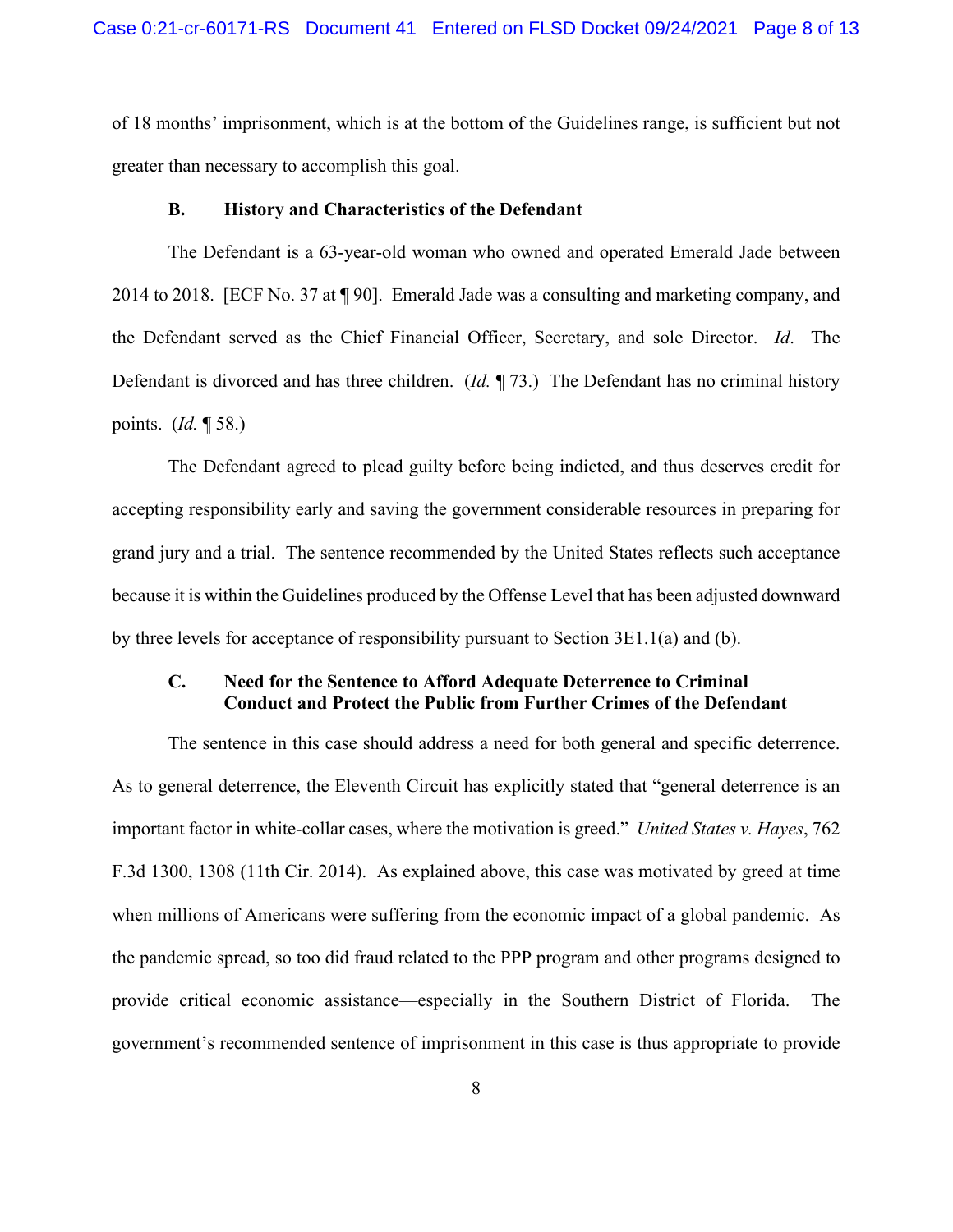both specific and general deterrence. Such a sentence will send a clear message to the Defendant and other offenders that there are serious consequences for defrauding government pandemic relief programs. Indeed, as the pandemic continues to impact small businesses, the PPP loan program remains ongoing. Actors like the Defendant who seek to defraud these programs not only drain the program of limited funding, they make it more difficult for administrators of government and other relief programs to get aid to individuals that qualify for and need it. The Defendant's sentence will serve as a warning and deterrent to others inclined to exploit pandemic relief programs.

Furthermore, a sentence at the bottom of the Guidelines range is sufficient to protect the public from future crimes of this Defendant who has no prior convictions. With this sentence, the government believes the risk of recidivism is low.

#### **D. Need for the Sentence to Avoid Unwarranted Sentencing Disparities**

The sentence recommended by the United States will not create an unwarranted sentencing disparity. There are two relevant points of comparison to avoid unwarranted sentencing disparities: sentences associated with others convicted of PPP related fraud, and the sentences of co-conspirators in this case. While a relatively small number of defendants have been sentenced to date for offenses related to PPP fraud, judges of this Court and of other Districts have imposed sentences with significant terms of imprisonment. *See, e.g.*, *United States v. Ioannis Kralievits*, Case No. 21-20157-CR-Altonaga (S.D. Fla. June 30, 2021) (sentencing cooperating defendant to 19-month term of imprisonment (following reduction pursuant to 5K1.1) in connection with two fraudulent PPP loans totaling approximately \$824,750); *United States v. David Hines*, Case No. 21-20011-CR-Cooke (S.D. Fla. May 12, 2021) (imposing 78-month term of imprisonment for defendant responsible for a loss of \$3.9 million resulting from multiple fraudulent PPP loans);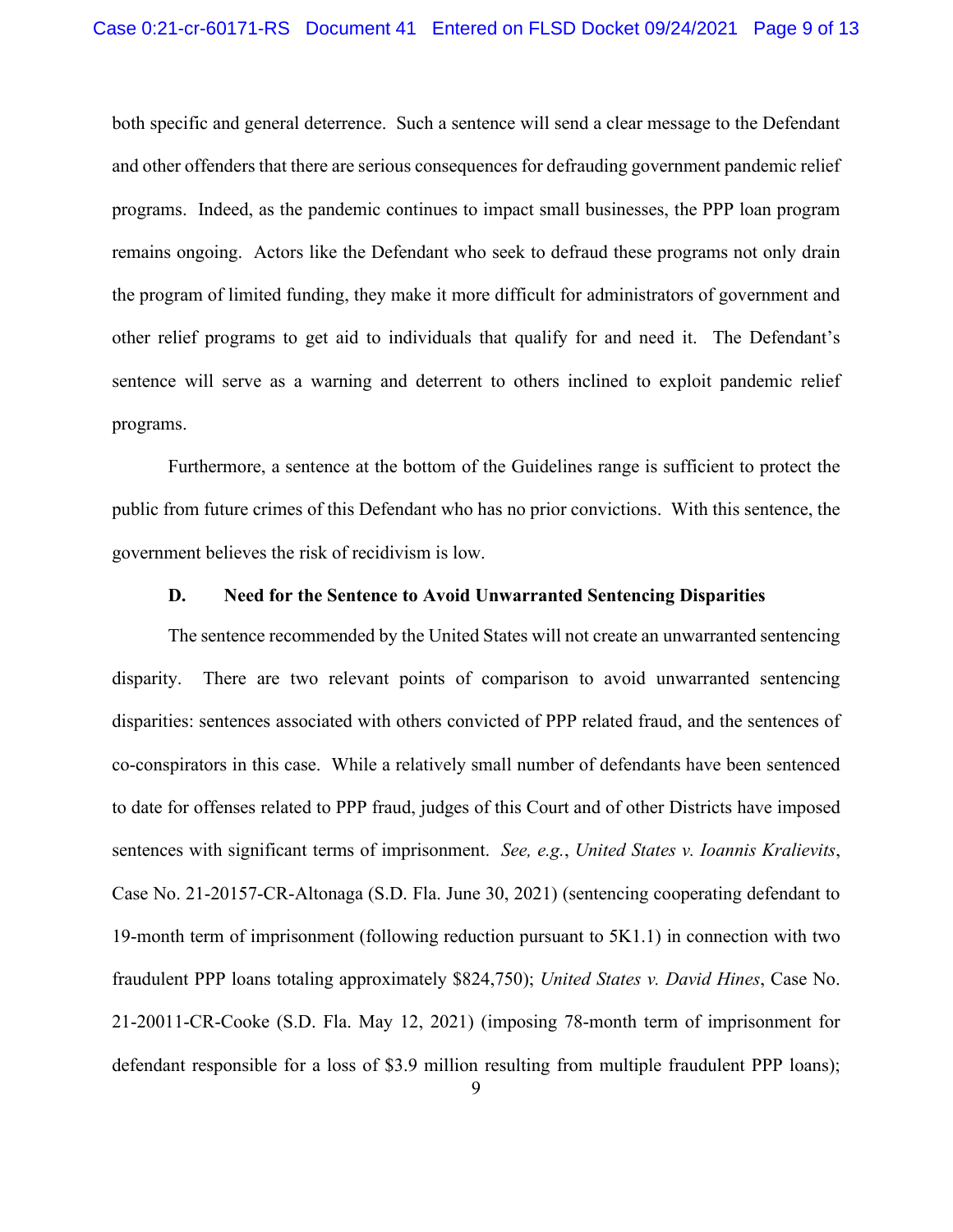*United States v. Ganell Tubbs*, 20-00193-CR-Miller (E.D. Ark.) (imposing 41-month term of imprisonment for defendant responsible for loss of \$1.9 million resulting from two fraudulent PPP loans).

Four other conspirators in this scheme have been sentenced. On July 13, 2021, the court sentenced co-conspirator Tiara Walker to one year and one day, three years of supervised release, and ordered her to pay restitution and forfeiture. *United States v. Walker*, Case No. 20-cr-60159- RAR (S.D. Fla., July 13, 2021). On July 27, 2021, co-conspirator Tonye Johnson was sentenced by the court to 18 months in prison, three years of supervised release, and ordered him to pay restitution and forfeiture. *United States v. Johnson*, Case No. 21-CR-60017-RKA (S.D. Fla.). On September 24, 2021, the court sentenced Brian Arnold to time served, three years of supervised release, including one year of home confinement, 600 hours of community service, and ordered him to pay restitution and forfeiture. *United States v. Arnold*, No. 21-CR-20331 (S.D. Fla.). Unlike defendants Walker and Johnson, the proceeds for Defendant Arnold's fraudulent PPP loan were immediately frozen before he could pay any kickbacks or otherwise spend the funds. Defendants Walker, Johnson, and Arnold had no criminal history points; they each sought fraudulent PPP loans for their own companies, for less than \$500,000 each, and did not refer others to the scheme.<sup>[2](#page-9-0)</sup> On July 30, 2021, the court sentenced Andre Clark to 33 months imprisonment, three years of supervised release, and ordered him to pay restitution and forfeiture. *United States v. Clark*, Case No. 21-CR-60029 (S.D. Fla.). Defendant Clark sought his own fraudulent PPP loan

<span id="page-9-0"></span><sup>&</sup>lt;sup>2</sup> Notably, however, defendant Johnson tested positive for marijuana during the presentence investigation and attempted to conceal his marijuana use from Probation by using a device to provide urine from someone other than the test taker.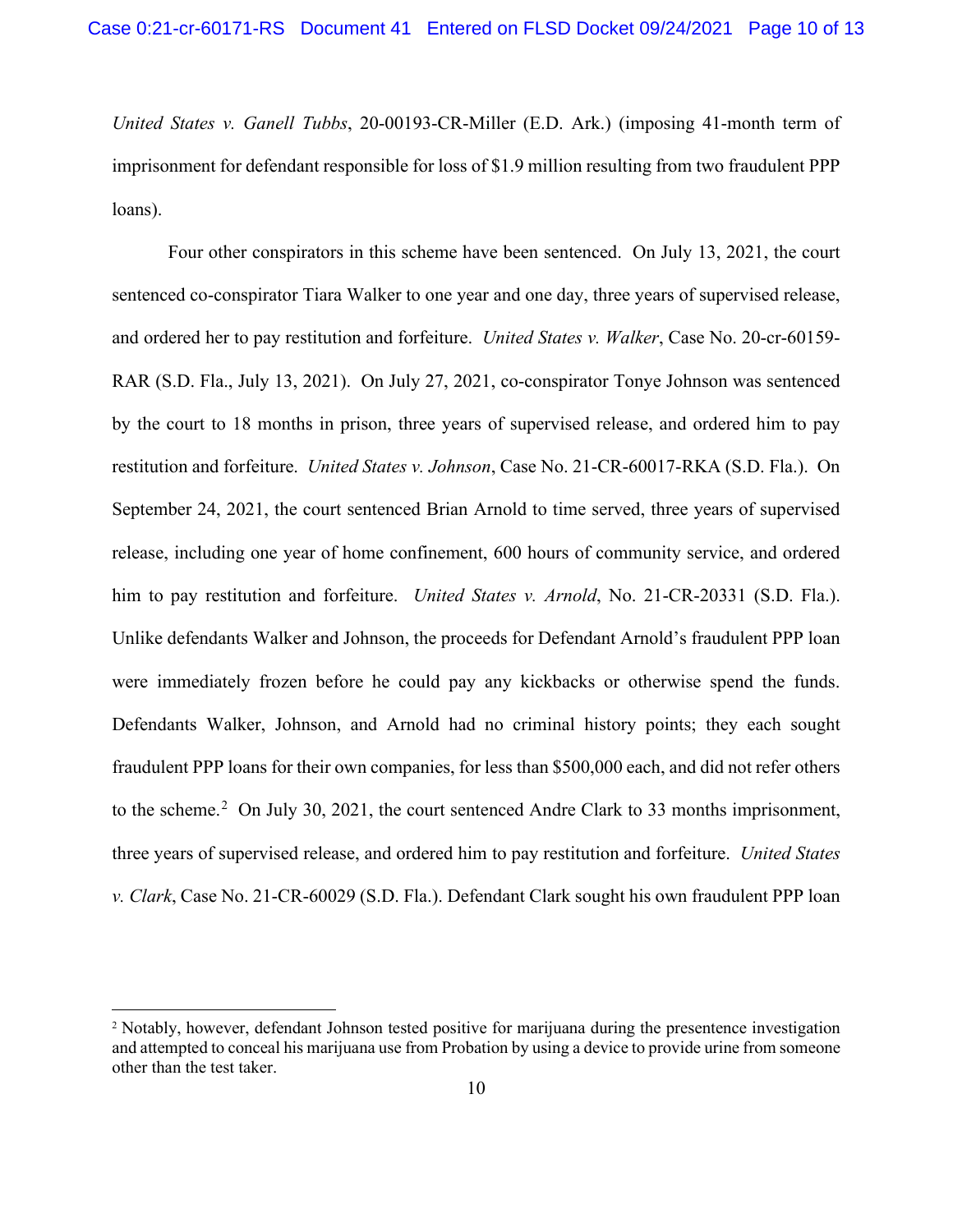and also referred other conspirators to the scheme, and he did so with a significant criminal history.<sup>[3](#page-10-0)</sup>

The intended loss amount of \$491,310 attributable to the Defendant is an important measure of her relative culpability as compared to co-conspirators in a scheme involving over 90 fraudulent loan applications and over \$34 million in intended losses. That is, the co-conspirators who led and organized the scheme and were involved in preparing or submitting even more fraudulent loan applications will be responsible for a greater intended loss amounts, and a correspondingly higher advisory Guidelines range under Section 2B1.1. A sentence of 18 months for this Defendant, who is being held responsible only for the loss associated with her fraudulent loan, will provide a consistent framework for future sentences of co-conspirators in this conspiracy whose Guidelines correlate to the losses for which they are directly responsible.

#### **V. RESTITUTION & FORFEITURE**

Restitution is mandatory in this case pursuant to 18 U.S.C.  $\S 3663A(a)(1)$ . As set forth in the Plea Agreement [ECF No. 33 ¶ 17], the United States and the Defendant have agreed that the Defendant owes restitution in the amount of \$377,883.91, which represents the loss to Bank 1 as a result of the Defendant's participation in the conspiracy; \$113,426.09 of the fraudulently obtained monies were recovered by the victim bank. Restitution is owed joint and severally with the Defendant's co-conspirators charged in at least the following related cases: *United States v. Stote*, 20-4215-MJ-JDG (N.D. Ohio); *United States v. Charno*, 20-4216-MJ-JDG (N.D. Ohio).

**\* \* \***

<span id="page-10-0"></span><sup>3</sup> Based primarily on his referrals, Clark's loss amount for sentencing purposes was between \$3,500,000 and \$9,500,000. However, unlike Defendant Garcia, Clark ultimately received little money from the scheme, which the sentencing court found to be a significant factor at sentencing.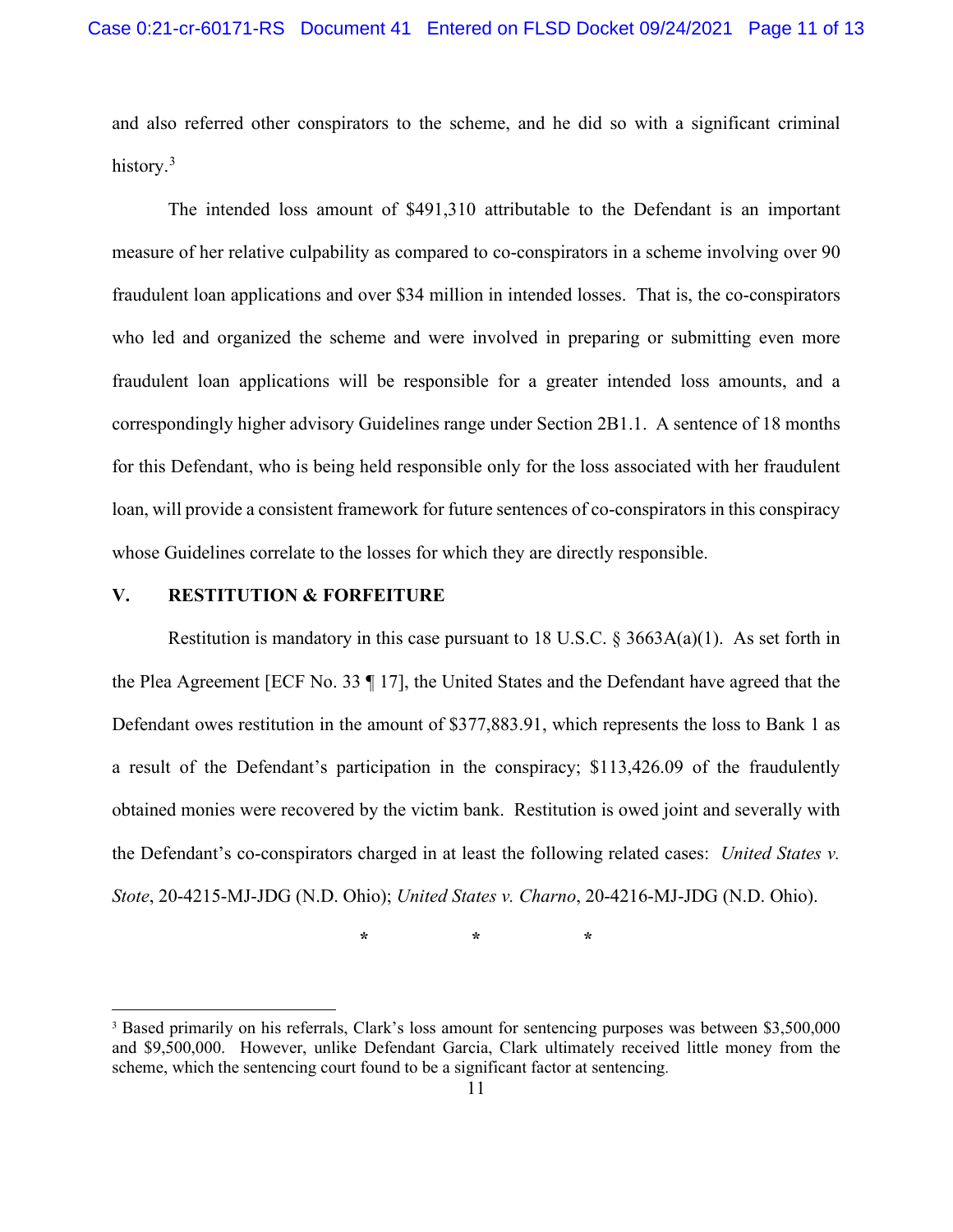## **CONCLUSION**

For the forgoing reasons, the United States respectfully recommends that the Court sentence the Defendant to a term of imprisonment of eighteen (18) months, to be followed by a term of supervised release of three (3) years. The United States also requests that the Court order restitution, forfeiture, and a special assessment, consistent with the Plea Agreement [ECF No. 33] and the point and authorities discussed herein.

Respectfully Submitted,

JUAN ANTONIO GONZALEZ ACTING UNITED STATES ATTORNEY

By: /s/ *Lindsey Lazopoulos Friedman* LINDSEY LAZOPOULOS FRIEDMAN Assistant United States Attorney Fla. Bar NO. 091792 400 North Miami Avenue Miami, FL 33131 Tel: (305) 961-9168 Fax: (954) 695-0651 Email: lindsey.friedman@usdoj.gov

# JOSEPH S. BEEMSTERBOER ACTING CHIEF, FRAUD SECTION

By: /s/ *Philip B. Trout* PHILIP B. TROUT Trial Attorney, Fraud Section U.S. Department of Justice 1400 New York Ave NW Washington, DC 20530 Tel: (202) 616-6989 Fax: (202) 514-3708 Email: philip.trout@usdoj.gov